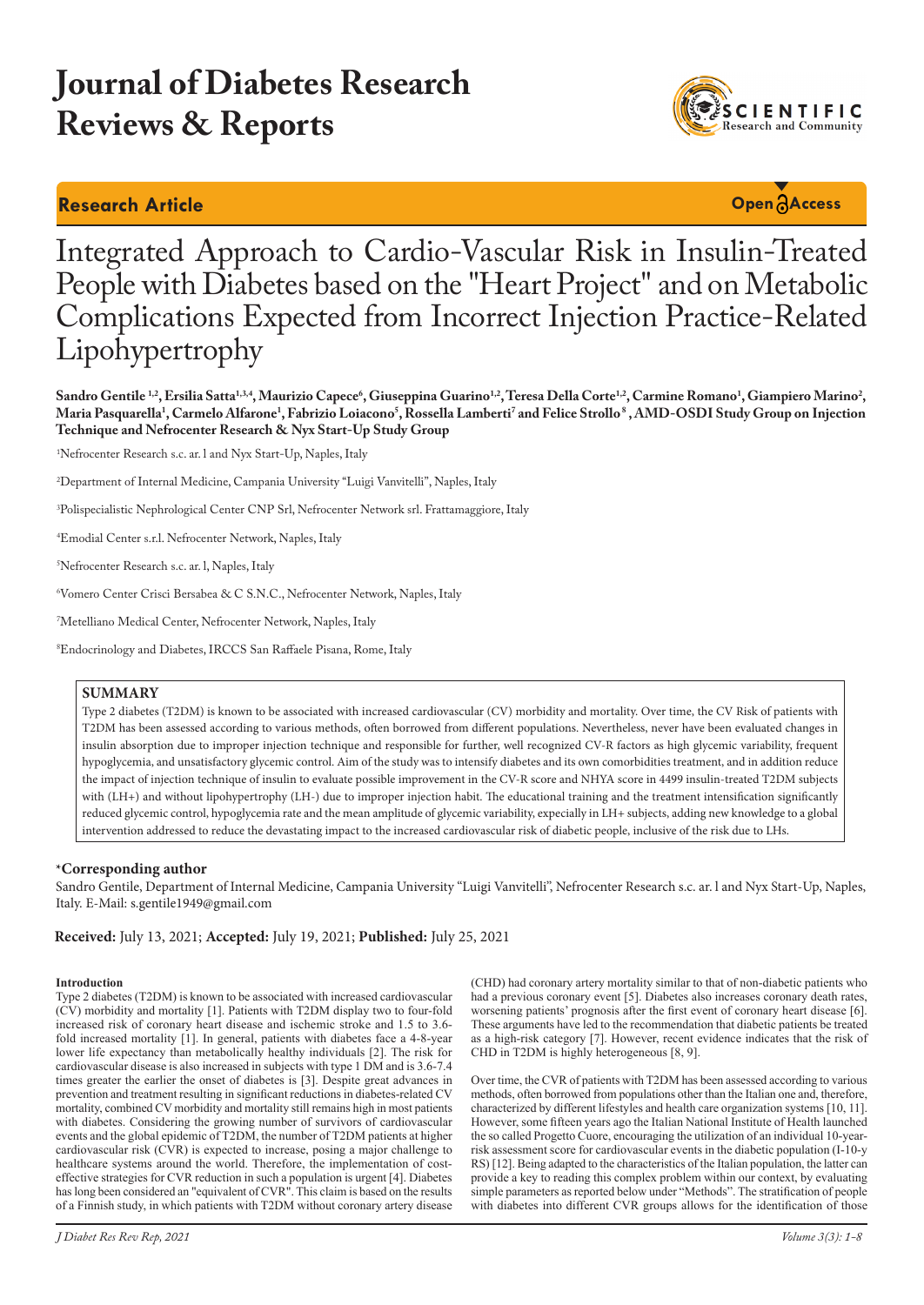who could benefit most from more intensive CV prevention. Therefore, it may be ethically and economically reasonable and useful to develop rational strategies to detect and treat patients at higher risk earlier and more intensively. Add to this complex and varied scenario some typical traits of diabetic disease, such as the classic triad of independent metabolic CVR factors represented by high HbA1c, as well as fasting and post-meal glucose levels contributing to the extent of glycemic variability (GV) understood as individual variations in time spent at glucose levels higher or lower than the accepted range [13-15]. So far, almost no one took into due account the fact that a significant proportion of subjects treated with insulin are even more exposed to otherwise avoidable hypoglycemic episodes and high GV as a result of incorrect insulin treatment practice involving the utilization of lipodystrophic areas for injections, mostly motivated by the denervation-related painless nature of these areas [16-18]. Indeed, correcting such errors could prevent wide variations in insulin pharmacokinetics and related metabolic consequences including recurrent, unexplained, and sometimes severe hypoglycemic episodes endowed with an even increased inner risk for CV events and for a more frequent use of common NHS services and emergency areas , expected per se to further increase CVR [19-32].

For the first time, based on the abovementioned considerations, as the primary outcome we aimed to assess whether or not a global, i.e., drug- and educationbased, approach could have a better impact on a large cohort of people with T2DM undergoing insulin treatment than another one based on controlling only risk factors traditionally included in risk maps, such as blood pressure, dyslipidemia, cigarette smoking, glycemic control. The secondary outcome of our study was to evaluate the share of metabolic events, such as hypoglycemia and the wide glycemic variability, avoidable by correcting the errors in insulin injection technique.

#### **Methods**

Ours was designed as a two-arm, open-label, multicenter, case-control study realized in an outpatient, real-life setting, and was approved by the Ethical and Scientific Committee of the Reference center (University "Luigi Vanvitelli" Naples, Italy (Trial registration no. 126/10.09.2015) and by the Institutional review board (IRB Min No 6226 dated 05.12.2015). Before enrollment occurring under the inclusion criteria, all involved subjects with T2DM regularly referring to Diabetes Centers (DCs) and to the Cardiology Center (CC) involved in the study, gave their informed consent to participation.

In greater detail, the DCs and CC were part of the Nefrocenter Research Network from Southern Italy – a private consortium convention-supported by the National Health System and having an agreement with the "Vanvitelli" University also in terms of Ethics Committee –, sharing the same electronic record system, diagnostic/ therapeutic procedures, and operating standards by adhering to the national program for continuous quality improvement. Their healthcare professionals (HCPs) proved to be specifically trained to follow the study procedures appropriately, after attending several clinical trials, some of which are listed in the present paper's reference section.

A web-based clinical record form (eCRF) served as a privacy-compliant repository for clinical data related to those signing the informed consent to anonymous data utilization for better disease control and improved patients' quality of life (QoL).

Data collected were: age, weight, height, BMI, disease, and insulin treatment duration, daily insulin dose (DID) and number of injections, HbA1c level, serum creatinine level, blood pressure (BP), glucose, total, low-density lipoprotein and high-density lipoprotein cholesterol (TC, LDL-C and HDL-C, respectively), triglycerides (Tg) and serum uric acid (UA), diabetes complications/comorbidities as reported in Table 2, including GV and number of severe or symptomatic Hypos (SeHs and SyHs, respectively) experienced within three months before enrollment as previously described, and chronic non-communicable diseases including over-5-year-inactive cancer [33-36].

T2DM diagnosis relied on criteria defined by the ADA Standards of Medical Care in Diabetes 2019 (confirmed in the case of patients enrolled before 2019) [37]. The International Classification of Diseases, Clinical Modification (ICD-9-CM, V82.9 2014) was used to classify comorbidities and complications related or unrelated to DM [38].

The common biochemical parameters were measured by high standard autoanalyzers in public laboratories successfully participating in nationwide quality control programs. All electro-medical devices used to evaluate patients were certified and periodically validated in accordance with the International Standards Organization (ISO) directive 15189/2012 [39]. Kidney function was assessed by both serum creatinine and urinary albumin excretion rate measurements. Estimated glomerular filtration rate (eGFR) was calculated for each patient based on a standardized serum creatinine assay and the chronic kidney disease epidemiology collaboration (CKD-EPI) equation [40]. Only patients having at least one serum creatinine measurement and concordant eGFR values during the last 3 months were included in the study.

#### **Inclusion Criteria were:**

- o type 1 and type 2 diabetes mellitus on insulin treatment for at least one year,<br>o age between 39 and 65 years
- age between 39 and 65 years
- o blood pressure recordings lower than 200 mmHg for systolic and 90 mmHg for diastolic values
- at least 2 injections of insulin per day
- o systematic assessment of the insulin injection sites for the presence / absence of skin insulin injection-related lipohypertrophy
- o absence of previous cardio-vascular events
- regularly specialized structures attendance
- signed informed consent

#### **Exclusion criteria:**

- o exclusive treatment of diabetes with drugs other than insulin
- o Total Cholesterol over 320 mg/dL or below 130 mg/dL, HDL below 20 mg/ dL or over 100 mg/dL
- o presence of solid and non-solid, debilitating neoplastic diseases affecting various organs and systems
- o advanced liver or renal failure
- o dementia
- o poor adherence to treatments and clinical-diagnostic procedures
- o subjects in class IV according to the NHYA classification [41].

The study started in January 2016 and ended in December 2020 and enrolled all subjects meeting the study inclusion criteria over the years. All of them underwent a thorough search for lipodystrophic lesions at the injection sites, in accordance with the standardized methodology widely used by us in the past and further validated recently [32,42,43].

The individual I-10-y RS was assessed using the calculator from the CUORE project. The latter was an epidemiological and ischemic heart disease prevention project launched in 1998 [12]. Its score, validated in patients 35 to 69 years of age without previous major cardiovascular accidents, allows to estimate the probability of experiencing any CV events (mainly myocardial infarction or stroke) for the first time over the next 10 years based on eight risk factors including age, gender, systolic BP (SBP), Total Cholesterol (TC), HDL-C, diabetes mellitus, smoking habit, hypertension or use of antihypertensive medications [44-47]. It cannot be used in case of extreme risk factor values, including systolic blood pressure (SBP) higher than 200 mmHg or less than 90 mmHg, TC higher than 320 mg/ dL or less than 130 mg/ dL, HDL less than 20 mg/dL or higher than 100 mg/d. A calculated risk value > 20% is considered high, if between 3% and 20% it is considered medium, and if <3% low.

Major adverse cardiac events (MACE) were defined as the composite of total death, MI, stroke, hospitalization for heart failure (HF), and revascularization, including percutaneous coronary intervention, and coronary artery bypass graft [48]. anyone having smoked at least 100 sigarettes in his/her life or still smoking or having stopped smoking for less than six months was defined as smoker [49].

Assessment of the severity of HF was classified on the basis of NHYA four-class staging [50].

Individual I-10-y RS and NHYA classification were reevaluated at baseline and annually after that. All subjects underwent a structured educational training on correct injection techniques in accordance with the methodology we already described elsewhere, independently of eventually identified lipohypertrophy (LH) [36, 42, 43]. In accordance with the Italian Standards of Care AMD-SID 2018 and with the indications of the National Health System [51]. Blood glucose, lipid and pressure management was periodically readapted according to a treat-totarget strategy and the need to give up smoking and to increase physical activity to overcome at least the 3-MET-per-week threshold was strongly emphasized at each visit.

The number of annually enrolled subjects increased regularly through the years, as more and more DCUs joined the original study group.

#### **Hypoglycaemia**

According to ADA guidelines 2019, we defined (i) severe hypoglycaemia (SeH) as an episode leading to unconsciousness or requiring assistance by a third person or associated to blood glucose levels <54 mg/dL  $(3.0 \text{ mmol/L})$  or in the 56-70mg/ dl range [37]; (ii) symptomatic hypoglycaemia (SyH) as an episode characterized by at least one of the following symptoms resolving with food or sugary drink ingestion: palpitations, tremors, sweating, shakiness, irritability, concentration troubles, dizziness, hunger, blurred vision, confusion, tachycardia, or difficulty moving [37,51,52]; and (iii) frequent unexplained hypoglycaemia (UH) as the occurrence of hypoglycaemic episodes at weekly intervals at least, in the absence of any identified precipitating events, such as changes in insulin dosage, diet composition or amount of physical activity [52-54].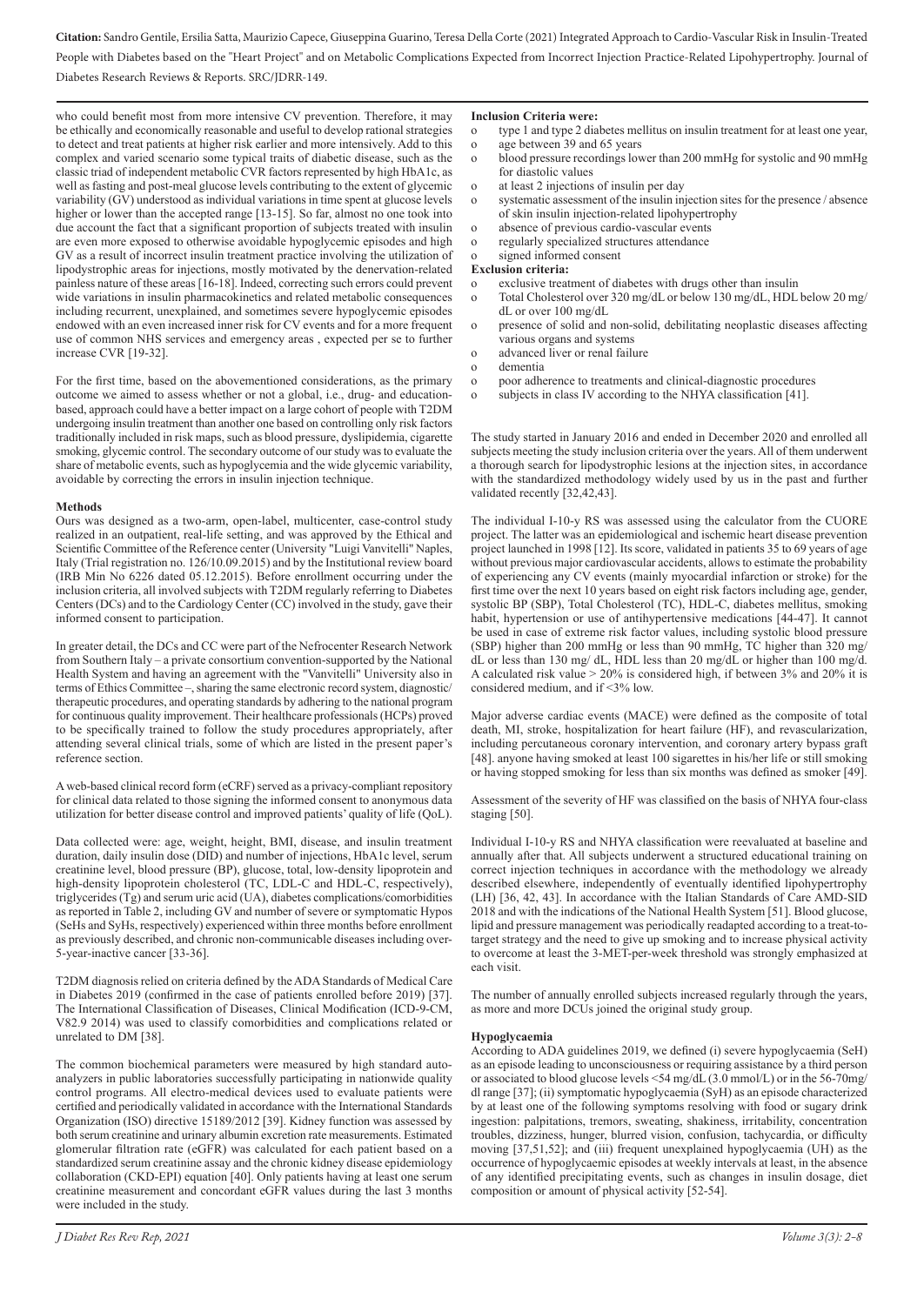#### **Glycaemic Variability**

All electro-medical devices used to evaluate BG were ISO-directive certified and periodically validated and verified by DCUs' diabetes nurses [55]. In the absence of any user-friendly unanimously accepted clinical method, GV was investigated through a validated questionnaire and defined as high when BG levels swung consistently, inexplicably, and unpredictably from  $\leq 60$  to  $> 250$  mg/dL at least once a week over the three months preceding enrollment and at least for three weeks within the first and second trimester of the study [12, 14, 54, 56].

#### **LH Identification Training Protocol**

Only trained HCPs with at least three years of specific experience performed the protocol, using a US jelly to enhance fingertip sensitivity as previously described and validated [17, 18, 42, 43, 57]. It consisted of (i) the inspection of each interested area using direct and tangential light against a dark background, taking into account patient body position during injection, and (ii) a thorough palpation technique involving slow circular and vertical fingertip movements followed by repeated horizontal attempts on the same spot. For abdominal examination, patients were lying down and stood up after that; for thigh examination, they sat keeping bent legs and feet on the floor [58]. HCPs gently touched the skin at the beginning and progressively increased finger pressure after that. When perceiving a harder skin, they performed a pinch maneuver to compare the thickness of suspected to that of surrounding areas and repeated all maneuvers mentioned above in the case of smaller and flatter lesions [14]. According to US features, we classified LH areas as described elsewhere [59].

#### **Treatment Intensification**

- 1. All subjects underwent educational training on nutrition, aimed at reducing calories in overweight subjects by reading the nutritional labels of pre-packaged foods (-20% of the basal requirement, with fractionated carbohydrate intake and choice of foods with a low glycemic index and 30g of fiber each 1000 calories) and paying special attention to saturated-fat- or sodium-chloride-rich food avoidance;
- 2. The number and dosage of daily insulin injections were intensified at clinician's discretion;
- 3. particular attention to self-monitoring of blood glucose (SMBG) was suggested in subjects shifting from lipohypertrophic injection sites to healthy skin, who are generally recommended to reduce usual doses by 20% to avoid hypoglycemia [17,18];
- 4. glucagon-like peptide-1 receptor agonists (GLP1-ras) or sodium/glucose transporter inhibitors (SGLT-2is) were added according to the indications of the regulatory bodies and to the standards of care [51];
- 5. Treatment with lipid lowering agents of all subjects with altered and untreated lipid values, or intensification of the dosage or association of synthetic statins with ezetimibe. Intolerant subjects used vegetable statins.
- 6. antihypertensive treatment was also re-evaluated as needed, by modifying the dosage and possibly changing or associating different molecules in order to achieve the 130/80 mmHg target in as many subjects as possible;
- 7. At each visit we strongly emphasized the need to increase physical activity to overcome the 3-MET-per-week threshold at least.

#### **Statistical Analysis**

Data are presented as mean values  $\pm$  standard deviation (M $\pm$ SD). Categorical variables are given as frequencies and percentages. Repeated measures ANOVA was applied for intergroup and intragroup comparisons at the three chosen time points. p values <0.05 were taken as statistically significant. All analyses were performed using the STATA software, version 14 (Stata-Corp LP, College Station, Tex).

#### **Results**

Out of 6,280 insulin-treated subjects observed during the study, only 4,499 met the enrollment criteria and were willing to sign informed consent. Table 1 describes the number of subjects enrolled each year, with the indication of the percentage of subjects who presented lipohypertrophy. In fact, out of the total of 4499 cases, 1753 (38.9%) had skin lipohypertrophy (LH +) in the insulin injection sites and 2745 were free (LH-). LH-affected body sites were the abdomen (56%), followed by the thighs (30%), and the arms (14%). LH were present simultaneously at several body sites In 15% of the cases. The clinical characteristics of LH+ and LH- patients are described in Table 2, showing that, compared to LH- subjects, LH + subjects were older (59.1± 4.2 vs, 57.7±5.3; p <0.05), heavier (BMI: 33.4±4.3 vs. 31.3±3.2 kg/m2; p <0.05), had been on insulin longer (10.4±6.6 vs. 8.3±7.5; p <0.05), had higher fasting blood glucose levels (188±17 vs. 148±13 mg/dl; p  $\approx$  0.01), and larger glycemic variability (312.34 $\pm$ 36.8 vs. 189.32 $\pm$ 29.7 mg/dl; p <0.0001), an about three-times-higher rate of severe hypoglycemia (9.8±4.5 vs. 2.6±3.5 n/month; p <0.0001), and an about twice as high rate of symptomatic hypoglycemia (14.6±4.7 vs. 6.8±5.4 n/month; p <0.0001). 38% of LH+ subjects injected insulin directly into the nodules.

| Year            | <b>Patients enrolled</b><br>n. | <b>Patients with LH</b><br>$(LH+)$ |
|-----------------|--------------------------------|------------------------------------|
| 2016 n. $(\% )$ | 202                            | 102<br>(50.5)                      |
| 2017 n. $(\%)$  | 1068                           | 373<br>(34.9)                      |
| 2018 n. $(\% )$ | 1086                           | 411<br>(37.8)                      |
| 2019 n. $(\%)$  | 1108                           | 410<br>(37.0)                      |
| 2020 n. $(\% )$ | 1035                           | 458<br>(44.2)                      |
| Total patients  | 4499                           | 1754<br>$(38.9\%)$                 |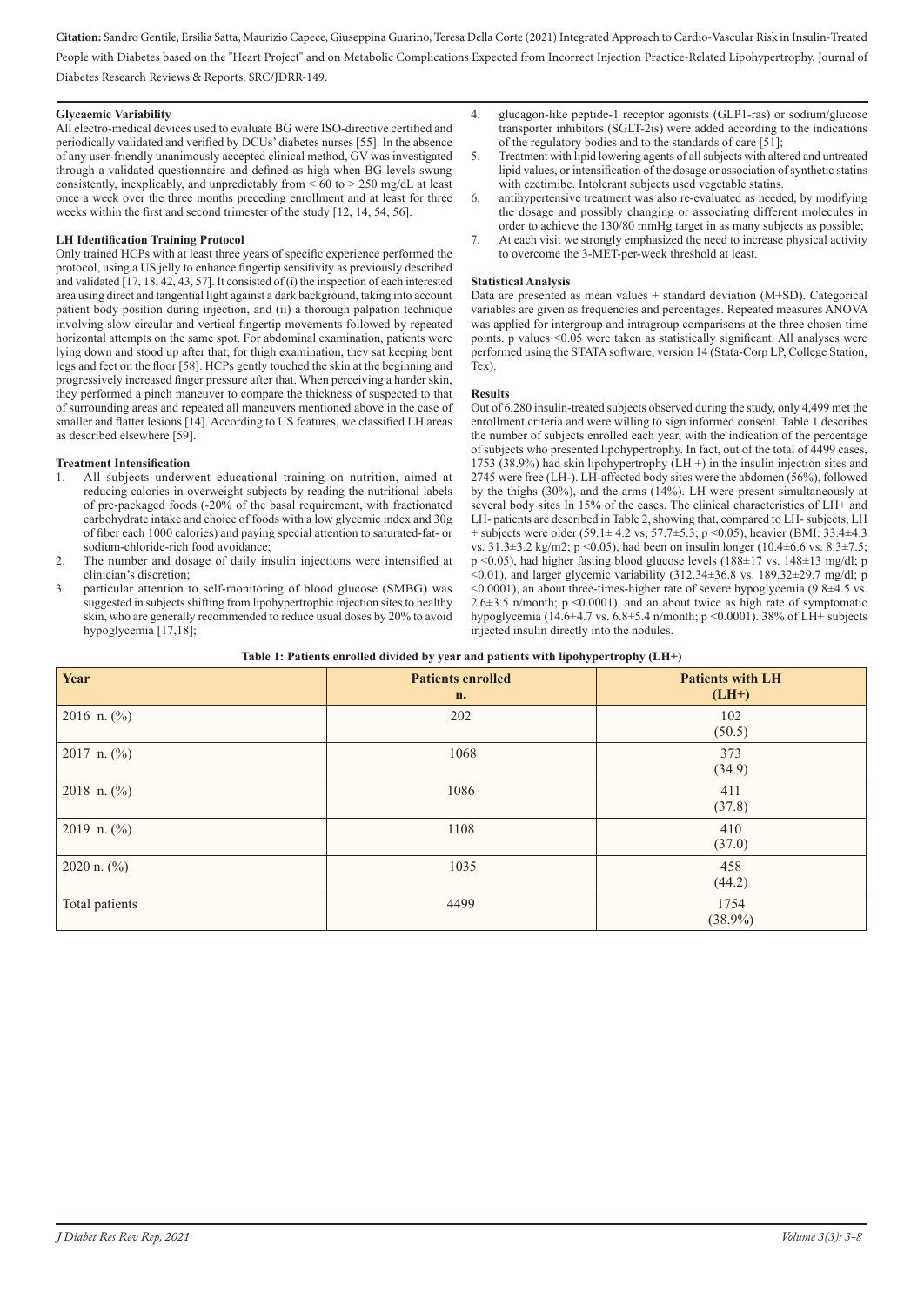| Table 2: Descriptive Features of the Enrolled Population. Data are expressed as Mean+SD or as n. and Percent Rate in the case of Categorical Variables |                 |                 |                  |              |  |
|--------------------------------------------------------------------------------------------------------------------------------------------------------|-----------------|-----------------|------------------|--------------|--|
|                                                                                                                                                        | <b>OVERALL</b>  | $LH +$          | LH-              | $P*$         |  |
| Subjects Enrolled (n)                                                                                                                                  | 4499            | 1754 (38%)      | 2745 (62%)       | ${}< 0.001$  |  |
| Sex $M/F$ (n.)                                                                                                                                         | 2189/2310       | 824/930         | 1225/1520        | n.s.         |  |
| Age (years)                                                                                                                                            | $58.5 + 6.4$    | $59.1 + 4.2$    | $57.7 + 5.3$     | ${}_{0.05}$  |  |
| BMI $(kg/m2)$                                                                                                                                          | $31.5 + 3.4$    | $33.4 + 4.3$    | $31.3 + 3.2$     | ${}< 0.05$   |  |
| SBP (mmHg)                                                                                                                                             | $149.4 + 14.4$  | $148.6 + 13.5$  | $148.8 + 11$     | n.s.         |  |
| DBP (mmHg)                                                                                                                                             | $82 + 8$        | $84 + 6$        | $81 + 7$         | n.s.         |  |
| Diabetes duration (years)                                                                                                                              | $11 + 9$        | $12 + 7$        | $10 + 9$         | n.s.         |  |
| Insulin treatment duration (years)                                                                                                                     | $9.5 + 7.2$     | $10.4 + 6.6$    | $8.3 + 7.5$      | ${}< 0.05$   |  |
| Fasting blood glucose (mg/dl)                                                                                                                          | $156 + 16$      | $188 + 17$      | $148 + 13$       | ${}< 0.001$  |  |
| Glycemic Variability (mg/dl)                                                                                                                           | 216.18+33.7     | 312.34+36.8     | 189.32+29.7      | ${}< 0.0001$ |  |
| Severe Hypos (n/month)                                                                                                                                 | $4.2 + 1.3$     | $9.8 + 4.5$     | $2.6 + 3.5$      | ${}< 0.0001$ |  |
| Symptomatic Hypos (n/month)                                                                                                                            | $10.5 + 3.2$    | $14.6 + 4.7$    | $6.8 + 5.4$      | ${}< 0.001$  |  |
| HbA1c $(\% )$                                                                                                                                          | $8.8 + 1.7$     | $9.6 + 1.5$     | $8.3 + 1.3$      | ${}< 0.05$   |  |
| Patients injecting insulin into LH<br>nodules $(\% )$                                                                                                  | 38%             | 38%             | $\mathbf{0}$     |              |  |
| Total Cholesterol (mg/dl)                                                                                                                              | 188.8+22.2      | $196.4 + 12.6$  | $175.6 + 18.4$   | ${}< 0.05$   |  |
| HDL Cholesterol (mg/dl)                                                                                                                                | $43.5 + 5.2$    | $41.5 + 2.3$    | $45.1 + 4.4$     | ${}< 0.05$   |  |
| LDL Cholesteol (mg/dl)                                                                                                                                 | $109.7 + 12.5$  | $110.7 + 11.3$  | $104.3 + 6.2$    | ${}< 0.05$   |  |
| Triglycerides (mg/dl)                                                                                                                                  | $196.14 + 16.6$ | 207.15+23.7     | $189.9 + 18.8$   | n.s.         |  |
| Creatinine (mg/dl)                                                                                                                                     | $0.9 + 0.6$     | $0.9 + 0.7$     | $0.8 + 0.5$      | n.s.         |  |
| eGFR (ml/min/1.73m2)                                                                                                                                   | $100.6 + 12.5$  | $107.10 + 15.7$ | 98.15+12.6       | n.s.         |  |
| Smoking habit (%)                                                                                                                                      | 47.6            | 54.5            | 41.4             | ${}< 0.05$   |  |
| Lipid-lowering treatment&                                                                                                                              | 60.5            | 58.3            | 64.4             | ${}< 0.05$   |  |
| Antihypertensive treatment&                                                                                                                            | 65.5            | 64.6            | 66.5             | n.s.         |  |
| Aspirin                                                                                                                                                | 44.5            | 36.5            | 46.6             | ${}< 0.05$   |  |
| Diabetes-related or associated complications (%)                                                                                                       |                 |                 |                  |              |  |
| Hypertension $(\% )$                                                                                                                                   | 65.6            | 68.7            | 63.5             | n.s.         |  |
| Dyslipidemia (%)                                                                                                                                       | 59.3            | 61.6            | 57.4             | n.s.         |  |
| Background Retinopathy (%)                                                                                                                             | 47.7            | 48.6            | 45.8             | n.s.         |  |
| Nephropathy **                                                                                                                                         | 48.5            | 51.4            | 49.4             | n.s.         |  |
| Autonomic Neuropathy                                                                                                                                   | 55.5            | 55.6            | 55.7             | n.s.         |  |
| Peripheral Neuropathy                                                                                                                                  | 44.6            | 52.4            | 43.6             | ${}< 0.01$   |  |
| Peripheral arterial disease/ulcer                                                                                                                      | 30.3            | 30.6            | 29.8             | n.s.         |  |
| individual 10-y RS***                                                                                                                                  |                 |                 |                  |              |  |
| High risk (% of subjects)                                                                                                                              | 55              | 69              | 48               | ${}< 0.01$   |  |
| Medium risk (% of subjects)                                                                                                                            | 37              | 29              | 40               | ${}< 0.01$   |  |
| Low risk (% of subjects)                                                                                                                               | $8\,$           | $\overline{2}$  | 12               | ${}_{0.01}$  |  |
| NHYA SCORE                                                                                                                                             |                 |                 |                  |              |  |
| I (% of subjects)                                                                                                                                      | $88\,$          | 80              | 92               | ${}< 0.05$   |  |
| II (% of subjects)                                                                                                                                     | 12              | 19              | 8                | ${}< 0.01$   |  |
| III (% of subjects)                                                                                                                                    | $\mathbf{1}$    | $\mathbf{1}$    | $\boldsymbol{0}$ | --           |  |

BG = background. \*\*Presence of macro-microalbuminuria and/or eGFR < 60 or >90 ml/min/1.73 m2. \* LH+ vs LH-. SBP=Systolic Blood Pressure; DBP=Diastolic Blood Pressure. Hypo = hypoglycemic episodes. Please note that Class IV NHYA was an exclusion criterion. &= % of treated subjects vs. those needing treatment according to the diagnosis.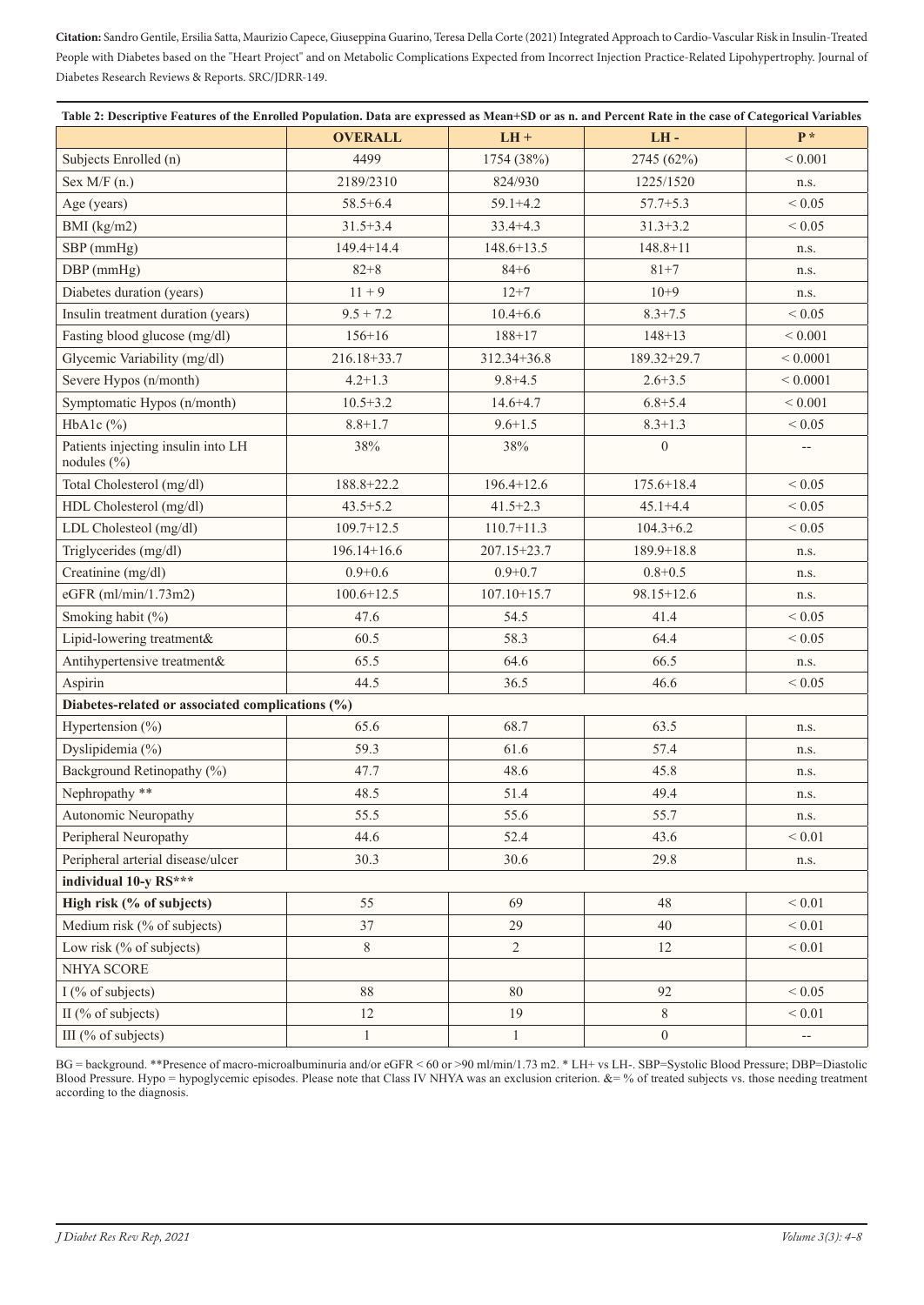LH+ subjects had worse values than their counterpart also in terms of CVR parameters, including total cholesterol (196.4±12.6 vs. 175.6±18.4 mg/dl; p <0.05), HDL-Cholesterol (41.5±2.3 vs. 45.1±4.4 mg/dl; p <0.05), LDL-Cholesterol (110.7±11.3 vs. 104.3±6.2 mg/dl; p <0.05), smoking habit (54.5 vs. 41.4%; p <0.05), lipid-lowering and antiplatelet agents utilization (58.3 vs. 64.4% and 36.5 vs, 46.6%, respectively; p <0.05). Regarding renal function, creatinine and eGFR values were substantially overlapping.

Regarding diabetes-related or associated complications, no substantial rate differences were apparent, except for the rate of peripheral neuropathy, which was higher in LH+ subjects (52.4 vs. 43.6%;  $p \le 0.01$ ).

Individual I-10-y RS was more frequently elevated (69 vs .48%; p< 0.01) and less frequently low (2 vs. 12%; p< 0.01) in LH+ subjects, and LH- ones had a medium score more often  $(29 \text{ vs. } 40\%; \text{ p} < 0.01)$ .

As regards the HF risk classification based on NHYA score, the lowest class hosted more LH- patients (Class I: 80 vs. 92 <0.05%; p < 0.05), while LH+ subjects were almost double the others in class II (19 vs. 8%; p <0.01), and only 1% vs. no one in class III, being class IV an exclusion criterion.

Table 3. Shows the changes in parameters contributing to the evaluation of the individual I-10-y RS and in those commonly recognized as directly related to CVR.

| Table 3: Comparison of the parameters involved in the calculation of the individual 10-y RS and all the other parameters expected to contribute to the |
|--------------------------------------------------------------------------------------------------------------------------------------------------------|
| overall cardiovascular risk at baseline vs. the end of follow-up in the subjects with $(LH+)$ and without $(LH-)$ lipopertrophy.                       |

|                                                     | <b>BASELINE</b> |                |            | <b>END FOLLOW UP</b> |                 |
|-----------------------------------------------------|-----------------|----------------|------------|----------------------|-----------------|
|                                                     | $LH +$          | $LH -$         | p#         | $LH +$               | $LH -$          |
| $SBP$ (mmHg)                                        | $148.6 + 13.5$  | $148.8 + 11.0$ | n.s.       | $132.5 + 11.5$       | $133.4 + 10.2$  |
| $DBP$ (mmHg)                                        | $84 + 6$        | $81 + 7$       | n.s.       | $80 + 5$             | $80 + 8$        |
| Fasting blood glucose (mg/dl)                       | $188 + 17$      | $148 + 13$     | < 0.001    | $141 + 15$           | $138 + 12$      |
| Glycemic Variability (mg/dl)                        | 312.34+36.8     | 189.32+29.7    | < 0.001    | $197.25 + 31.3$      | $185.25 + 21.6$ |
| Severe Hypos<br>(n/month)                           | $9.8 + 4.5$     | $2.6 + 3.5$    | < 0.001    | $2.9 + 2.5*$         | $2.8 + 2.5*$    |
| Symptomatic Hypos (n/month)                         | $14.6 + 4.7$    | $6.8 + 5.4$    | < 0.001    | $5.6 + 3.5*$         | $5.5 + 4.4*$    |
| HbA1c $(\%)$                                        | $9.6 + 1.5$     | $8.3 + 1.3$    | $\leq .05$ | $7.5 + 1.7*$         | $7.3 + 1.1*$    |
| Patients injecting insulin in LH<br>nodules $(\% )$ | 38%             | $\mathbf{0}$   | $-$        | $5\%$                | $\overline{0}$  |
| Total Cholesterol (mg/dl)                           | $196.4 + 12.6$  | $175.6 + 18.4$ | < 0.05     | $176.4 + 10.6*$      | $170.6 + 11.4*$ |
| HDL Cholesterol (mg/dl)                             | $41.5 + 2.3$    | $45.1 + 4.4$   | $\leq .05$ | $45.7 + 2.1*$        | $45.3 + 3.4*$   |
| LDL Cholesteol (mg/dl)                              | $110.7 + 11.3$  | $104.3 + 6.2$  | $\leq .05$ | $99.5 + 5.3$         | $96.3 + 3.2$    |
| Triglycerides (mg/dl)                               | 207.15+23.7     | $189.9 + 18.8$ | n.s.       | 148.12+20.4*         | $153.5 + 18.8*$ |
| Creatinine (mg/dl)                                  | $0.9 + 0.7$     | $0.8 + 0.5$    | n.s.       | $0.9 + 0.5$          | $0.8 + 0.3$     |
| eGFR (ml/min/1.73m2)                                | $107.10 + 15.7$ | 98.15+12.6     | n.s.       | $104.11 + 12.8$      | $100.09 + 10.6$ |
| Smoking habit (%)                                   | 54.5            | 41.4           | $\leq .05$ | $30.4*°$             | $31.5^{*o}$     |
| Lipid-lowering treatment <sup>&amp;</sup>           | 58.3            | 64.4           | < 0.05     | $91.5^{*o}$          | 93.3*°          |
| Antihypertensive treatment <sup>&amp;</sup>         | 64.6            | 66.5           | n.s.       | $94.3^{*o}$          | 92.5*°          |
| Aspirin                                             | 36.5            | 46.6           | $\leq .05$ | $64.3^{*o}$          | $64.3^{*o}$     |

& p vs LH+: \* p <0.01 vs LH+ at baseline, and  $\degree$  p <0.01 vs LH- at baseline. # comparison between LH+ and LH-.

It stands out how, at baseline, all those parameters were significantly worse in LH+ subjects but improved significantly after treatment intensification and appropriate education on injection techniques, getting somewhat similar to those observed in subjects without LH.

Particularly significant was the reduction of the triad consisting of HbA1c, FPG and GV over time in both classes of subjects. Surprisingly, smoking habit also improved significantly and becomes almost superimposable between groups at the end of the follow-up.

However, what appears to be of particularly remarkable importance is the significant decrease of SeH episodes observed at the end of the follow-up in LH+ subjects only (from 111.8 to 34.4 per year) with a substantial stability of the SeH's number at a rate of about 32. episodes 4 per year in the LH- (p <0.0001); SyHs dropped dramatically in LH+ subjects, as well, from 174.2 per year to 67.2, while only slightly decreasing in their counterpart from 81.6 (p <0.01 vs. LH+) to 66.0 per year at the end of the study.

Treatment intensification implied and increased rate of antihypertensive drug utilization in hypertensive patients from some 65% to about 93% in both groups (p <0.01). A similar trend was observed for lipid lowering drugs, utilized initially by 58.3 LH+ subjects and 64.4% LH- subjects (p<0.05) and ending up to a 91.5 and 93.3% utilization rate (p, ns), respectively, after the follow-up period. Interestingly enough, the same occurred with aspirin.

At the end of the follow-up a significant reduction in LH rate from 38% to 10.2% was apparent (Table 4), which was accompanied by a remarkable and statistically significant I-10-y RS and NHYA score reduction in both LH and LH- subjects.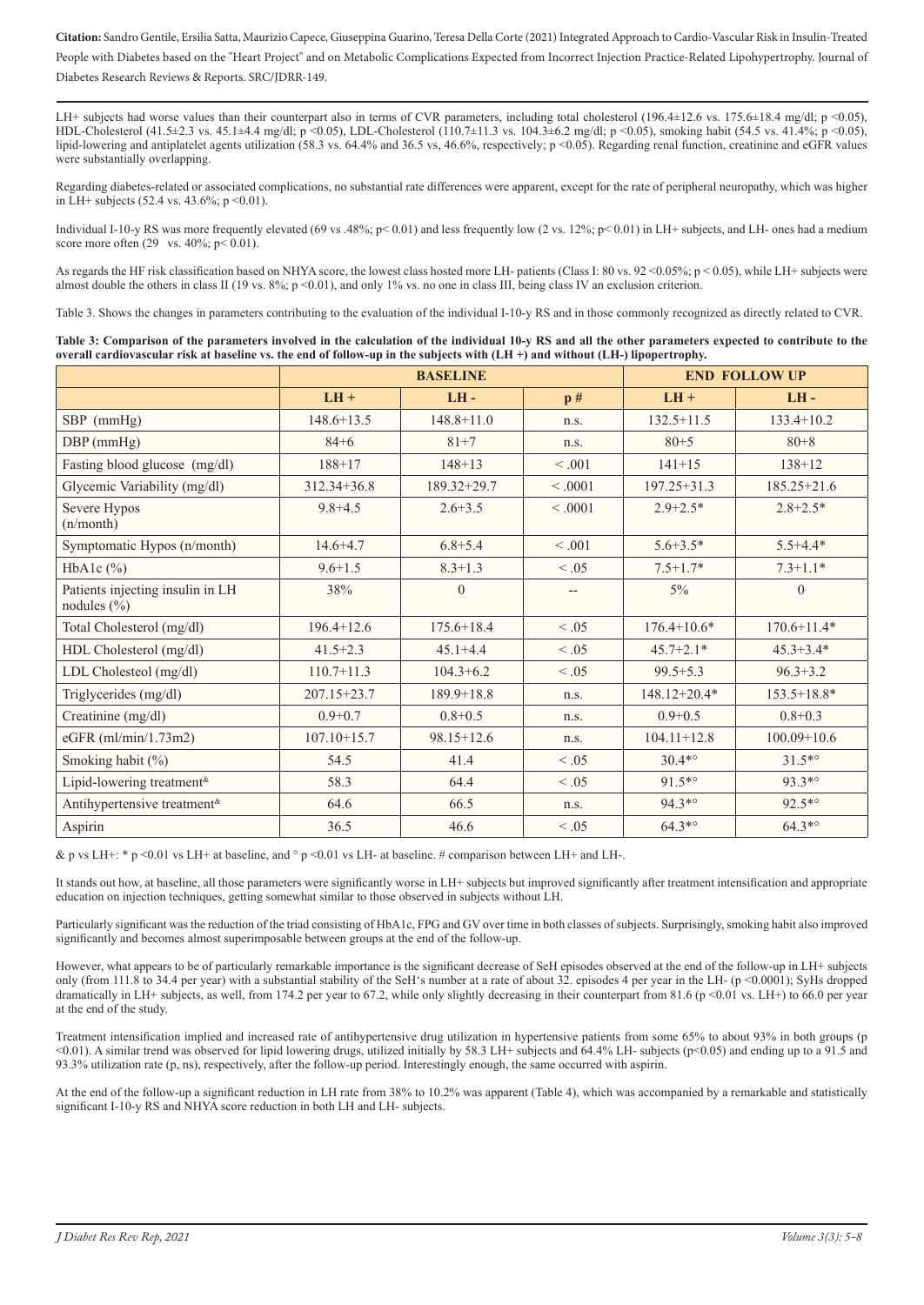**Table 4: Comparison of Individual 10-y RS and NHYA SCORE in subjects with (LH +) and without (LH-) lipohypertrophy at baseline and at the end of follow up.**

|                                | <b>BASELINE</b>           |                         |                           | <b>END FOLLOW-UP</b>          |                                |
|--------------------------------|---------------------------|-------------------------|---------------------------|-------------------------------|--------------------------------|
|                                | $LH+$<br>n. 1754<br>(38%) | LH-<br>n. 2745<br>(62%) | $\mathbf{p}$              | $LH+$<br>n. 416<br>$(10.2\%)$ | $LH-$<br>n. 4083<br>$(89.8\%)$ |
|                                |                           |                         | <b>Individual 10-y RS</b> |                               |                                |
| High risk (% of<br>subjects)   | 69                        | 48                      | ${}_{0.01}$               | $28*$                         | $18^{\circ}$                   |
| Medium risk (% of<br>subjects) | 29                        | 40                      | ${}_{0.01}$               | 48*                           | $54^{\circ}$                   |
| Low risk $%$ Of<br>subjects)   | $\overline{2}$            | 12                      | ${}_{0.01}$               | $24*$                         | $28^{\circ}$                   |
| <b>NHYA SCORE</b>              |                           |                         |                           |                               |                                |
| I (% of subjects)              | 80                        | 92                      | ${}< 0.05$                | 89                            | 96                             |
| II ( $\%$ of subjects)         | 19                        | 8                       | ${}< 0.01$                | $\tau$                        | 6                              |
| III ( $%$ of subjects)         |                           | $\mathbf{0}$            | $\qquad \qquad -$         | $\theta$                      | $\theta$                       |

\*p<0.01 vs LH+ at baseline;  $\degree$  p<0.01 vs LH- at baseline

#### **Discussion**

The results of this real-life study show that a global approach to the problem of the high CVR of people with diabetes represents an all-round commitment of the diabetes team. The commitment to intensify the treatment not only of blood glucose, but also of associated comorbidities such as blood pressure, lipid profile, cigarette smoking and lifestyle undoubtedly contribute to improving cardiovascular prognosis, as also documented by other studies [61 -63]. It is not overlooked that even glycemic control alone brings significant benefits but that also the intensive control of other risk factors determines a better cardiovascular prognosis [61-65]. In addition, the comparative evaluation of subjects with and without lipohypertrophy adds new knowledge, clearly showing that the presence of LH describe a cluster of subjects with unsatisfactory glycemic control, large glycemic variability and an excess of hypoglycemic episodes, all factors increasing the already high cardiovascular risk. On the contrary, the educative training significantly reduces the metabolic complications of incorrect injection habit, providing a great improvement of all CV risk factors, reducing in addition the frequency of lipohypertrophyes.

Our study for the first time underline that the evaluation of CV risk must be considered globally, taking in consideration all the general and usual parameters, such as hypertension, high levels of vessels, smoking habit, obesity, level of HbA1c, etc, but is needed a more general consideration of all the modifiable factors involved, such as glycemic variability, hypohlycemias, unsatisfactory glycemic control all due to changes in pharmacokinetics of insulin improperly injected.

However, the limit of all studies, if so ever, is that each one analyzes only part of the factors that globally concur together to decide the cardiovascular fate of each individual person. Perhaps only some of these large trials analyze multiple factors at the same time but they do so on rather small cohorts of subjects and for a limited period of time. The novelty of our study lies in the fact that for the first time we are also analyzing and treating metabolic alterations resulting from errors in insulin administration. In particular, we refer to excessive glycemic variability, a high HbA1c value and the frequency of hypoglycemia. In the past, by focusing on the benefits produced by a structured training on correct injection techniques, we collected exciting results in terms of clinical improvement and recently we have been able to demonstrate how much a structured and continuous educational action could improve disease outcomes and reduce health care costs [42, 43, 58, 17, 18, 30]. Here, for the first time, we apply this knowledge to cardiovascular risk, adding the beneficial effects of a correct injection technique to the benefits produced by an intensive therapeutic approach, aimed at all the factors that contribute to determining the overall cardiovascular risk.

#### **Limitations**

The evident improvements of all parameters used for the evaluation of cardiovascular risk and of quantified 10-year overall risk, as well as of the NHYA score confirm several literature reports describing the efficacy of a systematic, integrated and intensive therapeutic approach. On the other hand, there is no system capable of describing in quantitative terms the benefits that can be obtained from a reduction in dynamic parameters such as blood glucose levels over time, glycemic variability, or hypoglycemic events. A preliminary study from our group, to which we have already referred, showed a strong parallelism between metabolic improvement and less prominent complications on one side and nationwide savings in terms of health resource on the other side. Our findings have prompted us to identify

a single parameter describing health benefits as a whole. When we are ready for that, we expect clinicians to get finally able to see first-hand that improved insulin injection habits, far from being a "child of a lesser god", can contribute to LH prevention as efficiently as innovative treatment strategies including new molecules and high technology.

#### **Acknowledgements**

Special thanks are due to Dr. Paola Murano of Nefrocenter Research for the continuous, complimentary, logistical support and to members of AMD-OSDI Study Group on Injection Technique for editorial assistance and critical manuscript revision. Our sincerest thanks go to the doctors, nurses, of the participating centers. Special hanks are due to the patients participating in the study for their invaluable and generous contribution to research. We also feel deeply indebted to Becton Dickinson Italia S.p.A., Milan, Italy, for providing educational material in an entirely non-conditioning manner.

#### **Funding**

No funding was obtained for this paper. No payment was requested for publication and online posting costs. None of the authors or co-workers received funding or another type of payment for this paper.

#### **Disclosures**

Sandro Gentile, Giuseppina Guarino, Teresa Della Corte, Giampiero Marino, Ersilia Satta, Maria Pasquarella, Carmine Romano , Carmelo Alfarone, Fabrizio Loiacono, Maurizio Capece, Rossella Lamberti, and Felice Strollo have no financial interests to declare in relation to the present study.

#### **Authorship**

All named authors meet the International Committee of Medical Journal Editors (ICMJE) criteria for authorship for this article, take responsibility for the integrity of the work as a whole, and gave their approval for this version to be published:. Sandro Gentile, Giuseppina Guarino, Teresa Della Corte, Giampiero Marino, Ersilia Satta, Maria Pasquarella, Carmine Romano , Carmelo Alfrone, P Fabrizio Loiacono, Maurizio Capece, Rossella Lamberti, and Felice Strollo

#### **Authorship Contributions**

SG and FS created the paper and wrote it. ES, TDC, GG, GM, CR, CA, MP critically read and approved the paper. All have complied with data collection, critically assessed the results, and approved the final text. All Collaborators critically read and approved the final text.

#### **Compliance with Ethics Guidelines**

This study was conducted in conformance with good clinical practice standards. The study was led in accordance with the original Declaration of Helsinki and its later amendments and was approved by Vanvitelli University, Naples, Italy (Trial registration number 118-15.04.2018)., and all the ethics committees of the centers participating in the study. Written informed consent was obtained from all participants before enrollment.

#### **Data Availability**

The datasets analyzed during the current study are available from the corresponding author on reasonable request.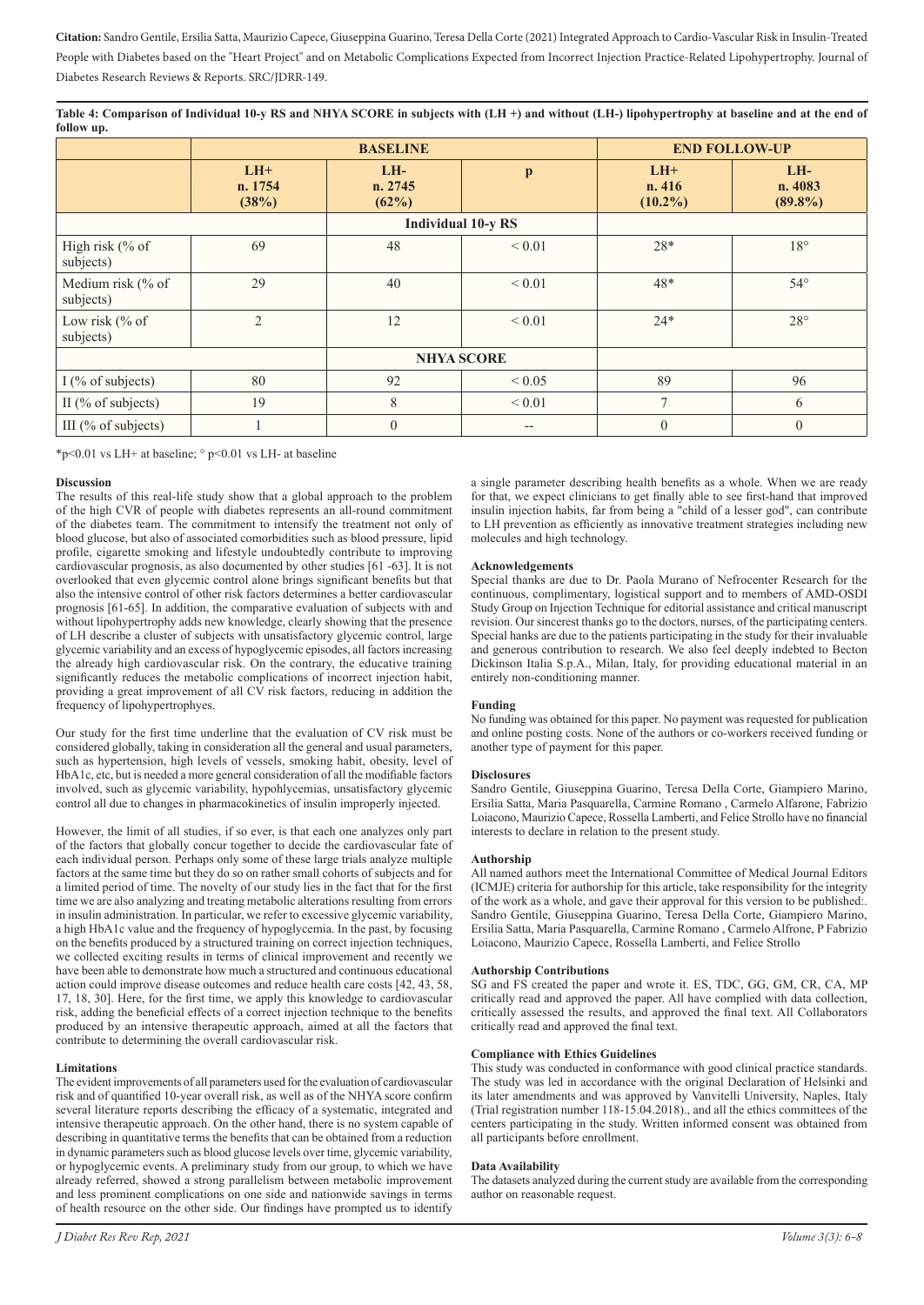### **References**<br>1. Emers

- 1. Emerging Risk Factors C, Sarwar N, Gao P, Seshasai SR, Gobin R, Kaptoge S, et al. (2010) Diabetes mellitus, fasting blood glucose concentration, and risk of vascular disease: a collaborative meta-analysis of 102 prospective studies, Lancet 375: 2215-2222.
- 2. Gu K, Cowie CC, Harris MI (1998) Mortality in adults with and without diabetes in a national cohort of the U,S, population, 1971–1993; Diabetes Care 21: 1138-1145.
- 3. Rawshani A, Sattar N, Franzén S (2018) Excess mortality and cardiovascular disease in young adults with type 1 diabetes in relation to age at onset: a nationwide, register-based cohort study, Lancet 392: 477-486.
- 4. Gregg EW, Zhuo X, Cheng YJ, Albright AL, Narayan KM, et al. (2014) Trends in lifetime risk and years of life lost due to diabetes in the USA, 1985–2011: a modelling study, Lancet Diabetes Endocrinol 2: 867-874.
- 5. Haffner SM, Lehto S, Ronnemaa T, Pyorala K, Laakso M (1998) Mortality from coronary heart disease in subjects with type 2 diabetes and in nondiabetic subjects with and without prior myocardial infarction, N Engl J Med 339: 229-234.
- 6. National Cholesterol Education Program Expert Panel on Detection, Evaluation, Treatment of High Blood Cholesterol in A (2002) Third report of the National Cholesterol Education Program (NCEP) expert panel on detection, evaluation, and treatment of high blood cholesterol in adults (adult treatment panel III) final report; Circulation 106: 3143-3421.
- 7. Expert Panel on Detection, Evaluation, Treatment of High Blood Cholesterol in A (2001) Executive summary of the third report of The National Cholesterol Education Program (NCEP) expert panel on detection, evaluation, and treatment of high blood cholesterol in adults (adult treatment panel III); JAMA 285: 2486-2497.
- 8. Bulugahapitiya U, Siyambalapitiya S, Sithole J, Idris I (2009) Is diabetes a coronary risk equivalent? Systematic review and meta-analysis. Diabet Med 26: 142-148.
- 9. Rana JS, Liu JY, Moffet HH, Jaffe M, Karter AJ (2016) Diabetes and prior coronary heart disease are not necessarily risk equivalent for future coronary heart disease events. J Gen Internal Med 31: 387-393.
- 10. Kramer CK, Zinman B, Gross JL, Canani LH, Rodrigues TC, et al. (2013) Coronary artery calcium score prediction of all-cause mortality and cardiovascular events in people with type 2 diabetes: systematic review and meta-analysis. BMJ (Clinical research ed) 346: 1654.
- 11. Raggi P, Shaw LJ, Berman DS, Callister TQ (2004) Prognostic value of coronary artery calcium screening in subjects with and without diabetes. J Am Coll Cardiol 43: 1663-1669.
- 12. Palmieri L, Donfrancesco C, Giampaoli S (2006) Favorable cardiovascular risk profile and 10-year coronary heart disease incidence in women and men: Results from the Progetto CUORE. Eur J Cardiovasc Prev Rehabil 13: 562-570.
- 13. Leiter LA, Ceriello A, Davidson JA, Hanefeld M, Monnier L, et al. (2005) International Prandial Glucose Regulation Study Group. Postprandial glucose regulation: new data and new implications. Clin Ther 27: 42-56.
- 14. Ceriello A, Davidson J, Hanefeld M, Leiter L, Monnier L, et al. (2006) Postprandial hyperglycaemia and cardiovascular complications of diabetes: an update. Nutr Metab Cardiovasc Dis 16: 453-456.
- 15. Ceriello A, Monnier L, Owens D (2019) Glycaemic variability in diabetes: clinical and therapeutic implications. Lancet Diabetes Endocrinol 7: 221-230.
- 16. Famulla S, Hövelmann U, Fischer A, Coester HV, Hermanski L, et al. (2016) Insulin injection into lipohypertrophic tissue: blunted and more variable insulin absorption and action and impaired postprandial glucose control. Diabetes Care 39: 1486-1492.
- 17. Gentile S, Guarino G, Della Corte T (2021) Role of Structured Education in Reducing Lypodistrophy and its Metabolic Complications in Insulin-Treated People with Type 2 Diabetes: A Randomized Multicenter Case-Control Study. Diabetes Ther 12: 1379-1398.
- 18. Gentile S, Guarino G, Della Corte T (2021) The durability of an intensive, structured education-based rehabilitation protocol for best insulin injection practice: the ISTERP-2 study. Diabetes Ther. DOI :10.1007/s13300-021- 01108-9.
- 19. Echouffo-Tcheugui JB, Zhao S, Brock G, Matsouaka RA, Kline D, Joseph JJ (2019) Visit-to-Visit Glycemic Variability and Risks of Cardiovascular Events and All-Cause Mortality: The ALLHAT Study. Diabetes Care 42: 486-493.
- 20. Martinez M, Santamarina J, Pavesi A, Musso C, Umpierrez GE (2021) Glycemic variability and cardiovascular disease in patients with type 2 diabetes. BMJ Open Diabetes Res Care 9: e002032.
- 21. Gerbaud E, Darier R, Montaudon M (2019) Glycemic Variability Is a Powerful Independent Predictive Factor of Midterm Major Adverse Cardiac Events in Patients With Diabetes With Acute Coronary Syndrome. Diabetes Care 42: 674-681.
- 22. Nusca A, Tuccinardi D, Albano M (2018) Glycemic variability in the development of cardiovascular complications in diabetes. Diabetes Metab Res Rev 34: e3047.
- 23. Davis SN, Duckworth W, Emanuele N (2019) Investigators of the Veterans

Affairs Diabetes Trial. Effects of Severe Hypoglycemia on Cardiovascular Outcomes and Death in the Veterans Affairs Diabetes Trial. Diabetes Care 42: 157-163.

- 24. Frier BM, Schernthaner G, Heller SR (2011) Hypoglycemia and cardiovascular risks. Diabetes Care 34: 132-137.
- 25. Douros A, Yin H, Yu OHY, Filion KB, Azoulay L, et al. (2017) Pharmacologic Differences of Sulfonylureas and the Risk of Adverse Cardiovascular and Hypoglycemic Events. Diabetes Care 40: 1506-1513.
- 26. Sherifali D (2015) Hypoglycemia: the dangerous side of great control. Can J Diabetes 39: 1-5.
- 27. Yakubovich N, Gerstein HC (2011) serious cardiovascular outcomes in diabetes: the role of hypoglycemia. Circulation 123: 342-348.
- 28. Yun JS, Park YM, Han K, Cha SA, Ahn YB, et al. (2019) severe hypoglycemia and the risk of cardiovascular disease and mortality in type 2 diabetes: a nationwide population-based cohort study. Cardiovasc Diabetol 18: 103.
- Hsu PF, Sung SH, Cheng HM (2013) Association of clinical symptomatic hypoglycemia with cardiovascular events and total mortality in type 2 diabetes: a nationwide population-based study. Diabetes Care 36: 894-900.
- 30. Gentile S, Strollo F, Nefrocenter Research Study Group (2018) Cost saving effects of a short-term educational intervention entailing lower hypoglycaemic event rates in people with type 1 diabetes and lipo-hypertrophy. Diabetes Res Clin Pract 143: 320-321.
- 31. Fadini GP, Rigato M, Tiengo A, Avogaro A (2009) Characteristics and mortality of type 2 diabetic patients hospitalized for severe iatrogenic hypoglycemia. Diabetes Res Clin Pract 84: 267-272.
- 32. Mellbin LG, Malmberg K, Waldenström A, Wedel H, Rydén L (2009) Prognostic implications of hypoglycaemic episodes during hospitalisation for myocardial infarction in patients with type 2 diabetes: a report from the DIGAMI 2 trial. Heart 95: 721-727.
- 33. Giorda CB, Rossi MC, Ozzello O, Gentile S, Aglialoro A, et al. (2017) Healthcare resource use, direct and indirect costs of hypoglycemia in type 1 and type 2 diabetes, and nationwide projections Results of the HYPOS-1 study. Nutr Metab Cardiovasc Dis 27: 209-216.
- 34. Gentile S, Guarino G, Corte TD (2020) Insulin-Induced Skin Lipohypertrophy in Type 2 Diabetes: a Multicenter Regional Survey in Southern Italy. Diabetes Ther 11: 2001-2017.
- 35. Gentile S, Guarino G, Della Corte T (2021) Lipohypertrophy in Elderly Insulin-Treated Patients With Type 2 Diabetes. Diabetes Ther 12: 107-119.
- 36. Gentile S, Strollo F, Satta E, Della Corte T, Romano C, et al. (2019) Insulin-Related Lipohypertrophy in Hemodialyzed Diabetic People: a Multicenter Observational Study and a Methodological Approach. Diabetes Ther 10: 1423-1433.
- 37. ADA (2019) Classification and diagnosis of diabetes: Standards of Medical Care in Diabetes-2019. Diabetes Care 42: 13-28.
- 38. International Classification of Diseases, Ninth Revision, Clinical Modification (ICD-9-CM). National Center for Health Statistics. http://www.cdc.gov/nchs/ icd/icd9cm.htm accessed January 2018
- 39. ISO 15189:2012 Medical laboratories Requirements for quality and competence. https://www.iso.org/standard/56115.html
- 40. Levey AS, Stevens LA, Schmid CH (2011) A new equation to estimate glomerular filtration rate. Ann Intern Med 150: 604-612.
- 41. The Criteria Committee of the New York Heart Association. Nomenclature and Criteria for Diagnosis of Diseases of the Heart and Great Vessels. 9th ed. Boston, Mass: Little, Brown & Co; 1994: 253-256.
- 42. Gentile S, Guarino G, Giancaterini A, Guida P, Strollo F et al. (2016) A suitable palpation technique allows to identify skin lipohypertrophic lesions in insulin-treated people with diabetes. Springerplus 5: 563.
- 43. Gentile S, Strollo F, Guarino G, Giancaterini A, Ames PRJ (2016) Factors Hindering Correct Identification of Unapparent Lipohypertrophy. J Diabetes Metab Disord Control 3: 00065.
- 44. Giampaoli S, Palmieri L, Donfrancesco C, Lo Noce C, Pi lotto L, et al. (2015) Cardiovascular health in Italy. Ten-year surveillance of cardiovascular diseases and risk factors: Osservatorio Epidemiologico Cardiovascolare/ Health Examination Survey 1998-2012. Eur J Prev Cardiol 22: 9-37.
- 45. Giampaoli S, Palmieri L, Panico S (2006) Favorable cardiovascular risk profile (Low Risk) and 10-year stroke incidence in women and men: Findings on 12 Italian population samples. Am J Epid 163: 893-902.
- Ferrario M, Chiodini P, Chambless LE (2005) Prediction of coronary events in a low incidence population. Assessing accuracy of the CUORE Cohort Study prediction equation. Int J Epidemiol 34: 413-421.
- Fusco A, Colarusso S, Piscopo M (2017) Short-term cardio-vascular risk score changes in type 2 diabetic patients on empaglifozin: A real-life clinical experience. Heart Res Open J 4: 46-56.
- 48. Heianza Y, Ma W, Manson JE, Rexrode KM, Qi L (2017) Gut Microbiota Metabolites and Risk of Major Adverse Cardiovascular Disease Events and Death: A Systematic Review and Meta-Analysis of Prospective Studies. J Am Heart Assoc 6: e004947.
- 49. Higher Institute of Health (2021) Epidemiology for public health. Epicenter. https://www.epicentro.iss.it/passi/rapporto2010/R2010schedeIndettoreFumo.